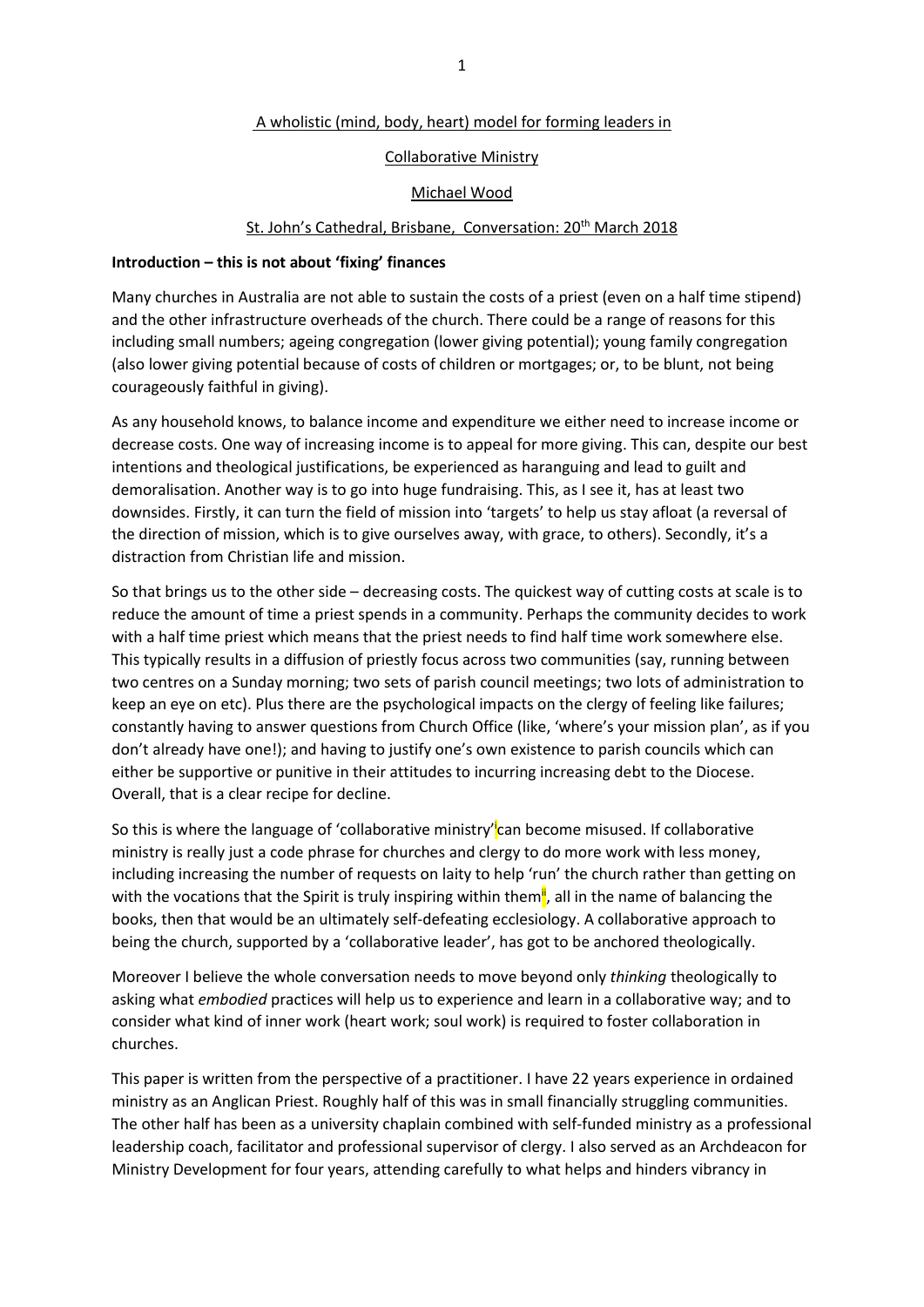congregations. What follows below are a few reflections, based on my own experience and observations of what enables collaborative leadership in ministry, what seems to be hindering it and some possible ways forward in an Anglican Church context.

I am not a professional theologian but an increasing number of people are doing the necessary theological work about collaborative ministry. The person I cite most in this paper is Bishop Stephen Pickard from his book, "Theological Foundations for Collaborative Ministry" in The other person who has been influential for me is Bishop Brian Farran who did his Doctor of Ministry thesis<sup>y</sup> on the establishment of the 'Becoming Ministering Communities in Mission' vision in the Goldfields & Wheatbelt regions of Western Australia. There have also been some other useful prototypes (learning experiences) at the Diocesan level in the Anglican Communion over the last 20 years, including in Australia (Newcastle, North Queensland, Tasmania, Willochra), the UK, Alaska and Arizona.<sup>V</sup> We are starting to learn about what seems to work (by 'work' I mean what seems to foster the fruits of the Spirit of Christ in a mission-shaped church), what is sustainable and what isn't. I also have a particular interest in the way that clergy are formed and sustained in ministry for the long haul, which is where the emphasis of this paper lies<sup>vi</sup>

One of the things we are learning is that we can't use a collaborative approach as a 'patch' for a failing ecclesiology. By failing, I mean a 'one size fits all' structure for church communities, which forces us into some of the structural dilemmas described above and which is about managing decline rather than being proactively and flexibly missional. One of the phrases that changed my world was when someone said to me a few years ago, 'the definition of a Christian community is not the capacity to raise \$140K a year'. And yet we still seem to be defining a Christian community in terms of its capacity to pay for a priest, rectory and worship centre (except now it might be \$80K if we have a half time priest).

We keep asking the question, 'How do we pay to keep this existing structure on the road' rather than saying, 'What is the Spirit stirring up in this particular place, and how does this interface with, or challenge, our existing structures so that new life can emerge?'

We need to start analysing our underpinning assumptions and asking why we seem stuck in certain modes of ministry in a way that is probably unhelpful for the mission of the church. What stops us from being more collaborative than we are? Vil

I have structured my reflections in this paper under the headings of 'Head, Hands and Heart', drawing on the image of the human body as an *epistemological metaphor for adult learning.*

# **(i) Head - theology of collaborative ministry**

In this book, 'Theological Foundations for Collaborative Ministry', Stephen Pickard (referred to here on as SP) says:

*"Christian ministry has a collaborative character. It arises out of a baptismal theology of death to self and new life in Christ. This is the litmus test for all ministry that bears the name of Christ. The whole people of God are called, by virtue of their baptism, to collaborate, working together for the coming of the kingdom of God. In this sense it is as true to speak of a collaborative ecclesia [church] as it is to speak of collaborative ministry. The people of God do not decide of their own accord to operate in a collaborative manner. The ecclesia is, by virtue of being the body of Christ, a collaborative entity….collaboration is encoded into the way God creates and acts….as a result when the church acts in a collaborative manner it*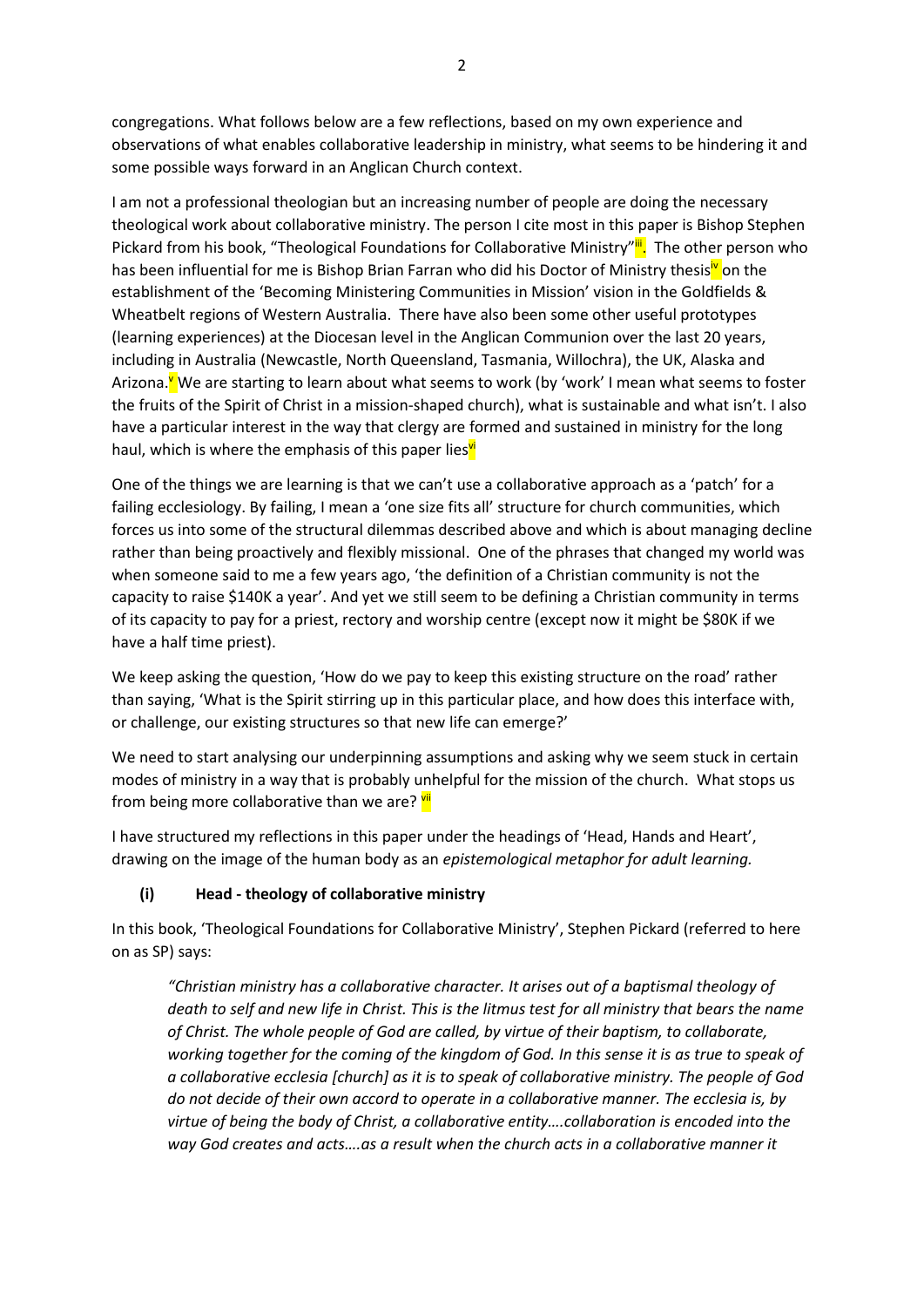*actualises its own deepest reality. It can do no other. Collaborative ministry is not an optional extra but the manner in which the ministry of the gospel is gospel ministry" (Pickard, p.6-7).*

One of the key questions that runs through SP's book is the relationship between formal ordained ministry ('Offices' of the Church) and the generalised ministries of the church embodied in the gifts of all the baptised (1 Cor.12). Or, in slightly different language, what is the relationship between the 'priesthood of all believers' [1 Peter 2:9] and the ordained priesthood?

Broadly speaking, SP talks about two emphases which stand in tension with one another. One is *Christological* in the sense of a ministry passed from Christ, to the disciples and from them to future leaders of churches, around whom church communities get constituted (one could think of St Paul going from place to place, preaching and establishing new churches). Here, ministry is first and foremost an apostolic movement of being 'sent' by Christ into the world in fulfillment of the great commission in the last verses of Luke's gospel. A downside is that this emphasis on direct succession from Christ can, and has, led to a concentration of power and authority in the hands of the ordained (sometimes called 'clericalism'), a devaluing of lay ministry (or denying that the word 'ministry' can even be applied to the laity), and a rigidity/ossification of church structures.

The other emphasis which SP refers is *pneumatological* (the work of the Spirit). Ecclesiologies which put more emphasis on ministry originating with the Spirit will perceive the church as a whole, through the Spirit inspired gifts of all the baptised, as being where the primary ministry lies, and that any formal ordering of ministry is what rises up 'from the bottom'. A downside is the risk that the church cannot hold a form over space and time (because everything is 'up for grabs' according to the latest perceived movement of the Spirit). Mis-use of power can also emerge in Spirit-driven churches, not from ordained clergy (because there may not be any) but from charismatic powerbrokers, leading to insular and sometimes even cult-like outcomes.

SP gives an interesting analysis of how churches have long struggled to come to terms with the relationship between the ministries of the whole church and the specific ministries of the ordained offices, particularly over the last couple of hundred years. He sees that this conversation has been particularly influenced by the growing ecumenical movement where recognition of formal ministries between churches is an important part of the conversation.

SP suggests that in considering the 'relationships' between these different kinds of ministries (formal offices and the vocation and charisms of all the baptised) we could be helped by the relational aspects of Trinitarian thinking. However he sees such Trinitarian work in relation to ministry as very underdeveloped. He regularly refers to Paul's claim in Romans 12:5 that 'individually we are members *one of another'* and keeps posing the question about the implications of this for the relationships *between* the ministries, especially of lay and ordained.

At present it seems that all our models of ministry are almost exclusively tied to a particular ways of envisaging the role and responsibilities of ordained and lay ministries. At one extreme we end up with two almost completely separate (parallel tracks) kinds of ministries (he wonders if this is a kind of 'ministerial Nestorianism'). At the other extreme, any distinctions collapse entirely such that that nothing can be said to be distinctive about each of the ministries.

In my own experience I resonate with SP's observations that there is an uncertainty and confusion about the relationship between ministries which becomes more acute when thinking about collaborative ministry. There were at least two salutary learnings for me, while working with Bishop Brian Farran on the 'Ministering Communities in Mission' vision in Perth (c.1995-2005). Firstly, we could talk all we liked about the 'team ministry' and valuing 'the ministry of all the baptised', but if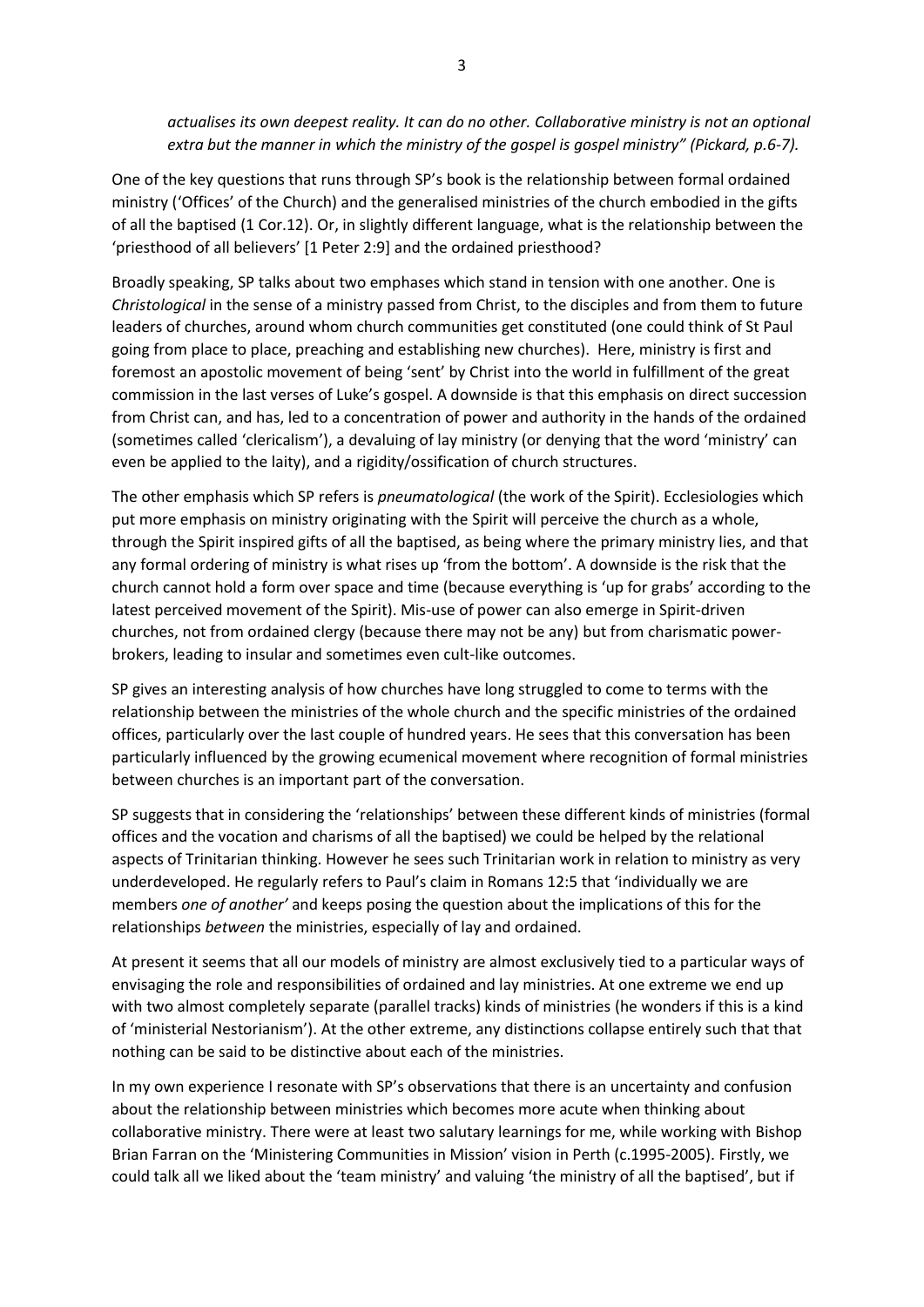all the big symbols validated ordained ministry but virtually ignored lay vocations (e.g. ordination services in cathedrals; the language of liturgy in relation to clergy being 'set apart'; the way stipends gravitated to the ordained rather than to lay roles), then this was sending a powerful message to people…..'you're only a *real* minister if you're ordained'. The consequence was that nearly everyone who started 'local ministry' team training ended up getting ordained and we ended up with virtually no theologically trained lay members of ministry teams<sup>viii</sup>

The second learning for me was that it's a big cultural shift to address the dynamics of power in a church which suffers from clericalism. As Pickard observes, collaboration is neither 'labouring over' others or 'labouring under' others, but 'labouring with' (co-labour). Achieving this is not as easy as it sounds. For example, in Perth, what we started to notice with some of the team-based ministries is that rather than becoming a collaborative 'model' for the ministry of all the baptised *in mission*, some of the teams started to develop features of power-acquisition previously associated with clergy (those who have read the novel, 'Animal Farm' will remember the observation that 'some animals are more equal than others'). I sometimes said that a five-person ministry team can start to look like a 'five-headed priest'.

SP asks the important question, "*what understanding of ministry is necessary for a fully collaborative practice to emerge?*" (Pickard, p.7). In chapters 8 and 9 of this book, he uses the emerging science of complexity theory from the biological/physical sciences to suggest some ways forward in developing a theological frame for collaborative ministry. Complexity theory gives insights into how the interdependent parts of a system are both mutually enlivening and ordering.

In ecclesial language, we have tended to think of the 'ordering' of the parts of a system as a kind of mechanical and external imposition (i.e. we might think of a priest imposing order on a bunch of unruly or uncoordinated ministries). This can be a kind of 'tyranny from above'. Alternatively charismatic outbreaks of dynamism in a community can be accompanied by a resentment of any perceived control or order from above (from clergy). This can become a kind of 'tyranny from below'. Either of the above results in alienation and breakdown of relationships between ministries.

However, viewed through the lens of a complex adaptive system, order *and* dynamism are intrinsic emergent properties of the system as it self organises itself, through novel adaption to its environment. A system which is organically self-organising delivers both order *and* vitality without having to impose or force either from outside the system.

In making the theological connections between theology and complexity theory, SP envisages ministries as 'dynamically ordered relations' which are genuinely co-creating of each other, in a way that makes sense of Paul's conception of being 'members one of another' (Romans 12:5). This dynamic ordering is grounded in, and springs from the 'energetic order of the divine life' (Pickard, p.143) which is simultaneously transcendent and the internal 'ground' of the system.

Where such dynamically ordered relations exists, they are neither *top-down* nor *bottom up* (the debate about which Pickard says is 'endemic in Anglicanism' (p.105)) but mutually and dynamically forming and enriching of each other. Taking this approach it's not possible to think of 'individual ministries' that are merely co-operating and getting on well together (which a strictly mechanical view of the body might suggest). Here, there is no such thing as an 'individual' ministry. All the ministries are affecting each other and mutually constituting each other. This is an organic view of the body.

All of the above might sound a bit abstract. What does it mean in practice when it comes to deciding what different ministries 'do'?. SP, sensibly I think, doesn't try to lock it all down into a new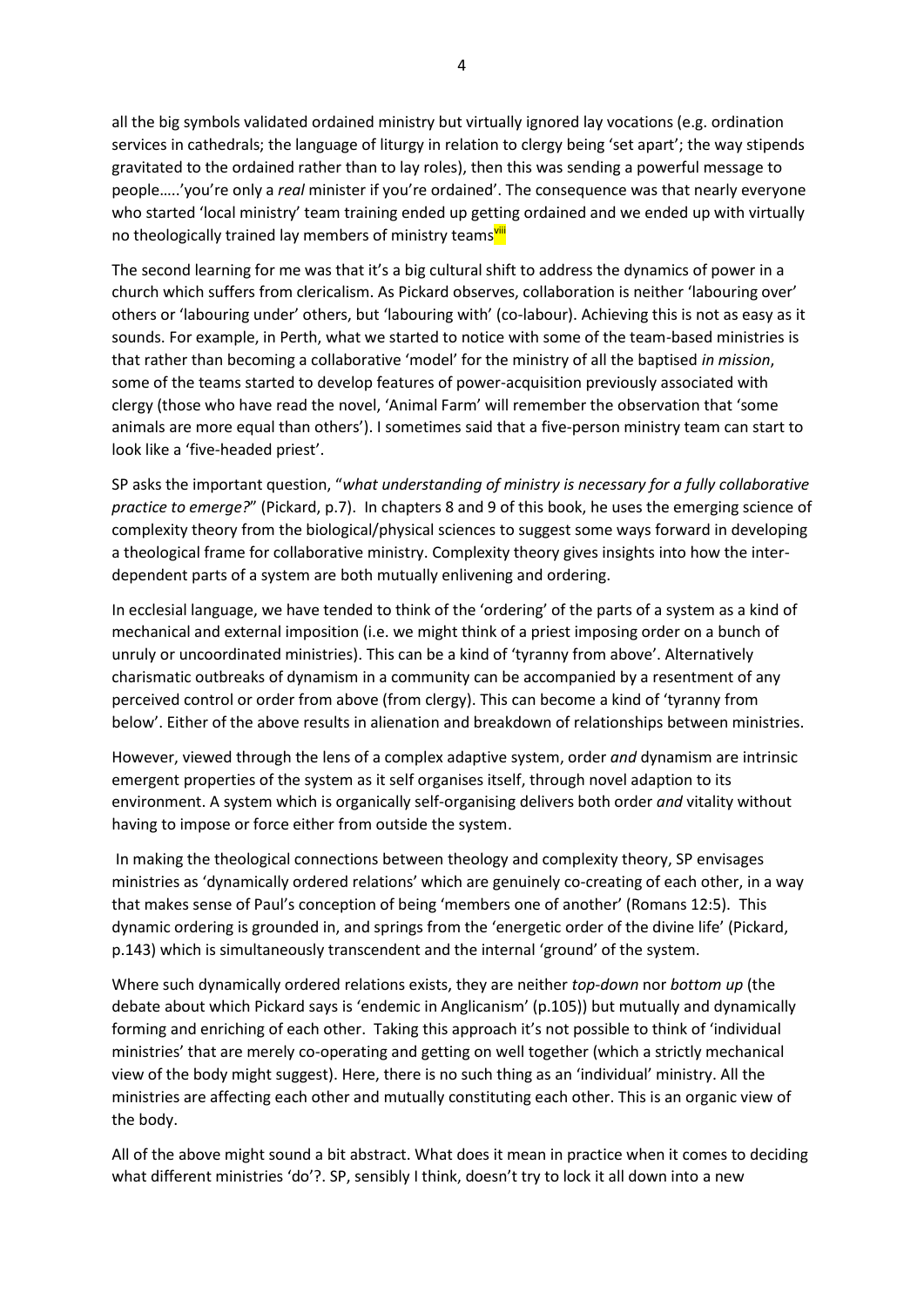dogmatic suggestion about 'roles of the laity and roles of the clergy', which would be to fall into exactly the trap he's trying to avoid. But he does sound some particular warnings about how our understandings of Diocesan and Episcopal practices have led to a kind of 'managerialism' (Bishop as CEO) which could be quite unhelpful to the true mission of the church as well as the wellbeing of Bishops.

The good news is that as I read SP's theological reflections, I have a strong intuitive sense that the church has access to some significant existing practices that can give experiential/physical form to what SP describes as 'dynamically ordered relations' between ministries, in which, ''neither ordained nor other ecclesial ministries can be what they are or shall be *without the other"* (Pickard. P.149). The specific processes I refer to, and which are described in the next section, are '*Open Space Technology'* and '*Talking Circles'*. These dialogic processes have deep roots in indigenous cultures and from a western analytic perspective they also reveal, from a human systems perspective, many of the dynamics described in complexity and self-organising systems theory.

My proposal is that, alongside the question posed by Stephen Pickard ("*what understanding of ministry is necessary for a fully collaborative practice to emerge?*"), there is a complementary question, which is, "*what practice of ministry is necessary for a fully collaborative understanding of ministry to emerge?"* For me, as a church leader, the use of circle work (primarily Talking Circles and Open Space Technology) provides an experiential basis for exploring and validating the ideas which Stephen Pickard articulates. In particular, I am curious about the 'dynamic relations' which occur when the church (both clergy and laity) sits in a circle to listen together and thereby to *affect* each other.

# **(ii) Hands – embodied practices of collaborative ministry**

My experience as a parish priest is that I started off with a great deal of expectation on myself to be the person who was supposed to cast the vision and lead from the front, coming up with all the good ideas, in rather a 'heroic leadership' way. I think this could also be described as a form of 'clericalism' in the sense that there was a lot of 'I' language in it and not much 'we'. While I don't think I imposed my ideas in a heavy-handed way on congregations in which I was appointed 'Rector' (ruler) or 'Priest in Charge' (notice the loaded language) it was always clear that the agenda was being set by me. I know I'm not alone in this leadership style. I had imported this way of leading from my years of working in hierarchal structures of business and, frankly, I'd never experienced anything much different in churches. This kind of leadership was not life-giving for either me or the churches I ministered in.

For me, the big turning point, which was a liberation for me and my parish was being introduced to Open Space Technology (OST) $\frac{N}{2}$ , and its underlying principles in complexity thinking. This gave me a new way of re-envisaging leadership and mission, in terms which Margaret Wheatly calls a shift from 'hero to host'. X

I believe that the 'hosting' paradigm is a way of envisaging a collaborative approach to leadership which sits in the 'dynamic relational space' between 'top down' and 'bottom up'. It seems to me that, at least in the Anglican Church, an important part of the ordained leader's role is to *steward*  the story of the gospel (to remind the community of the **'who and why'** of our life together - the community's ontological identity in Christ and why this leads us to be who we are in the world), while also 'hosting' a collaborative, relational, hospitable, encouraging, supportive and enabling space for the spiritual gifts of all the baptised to emerge and be expressed (the '**what we do' and 'how we do it'**).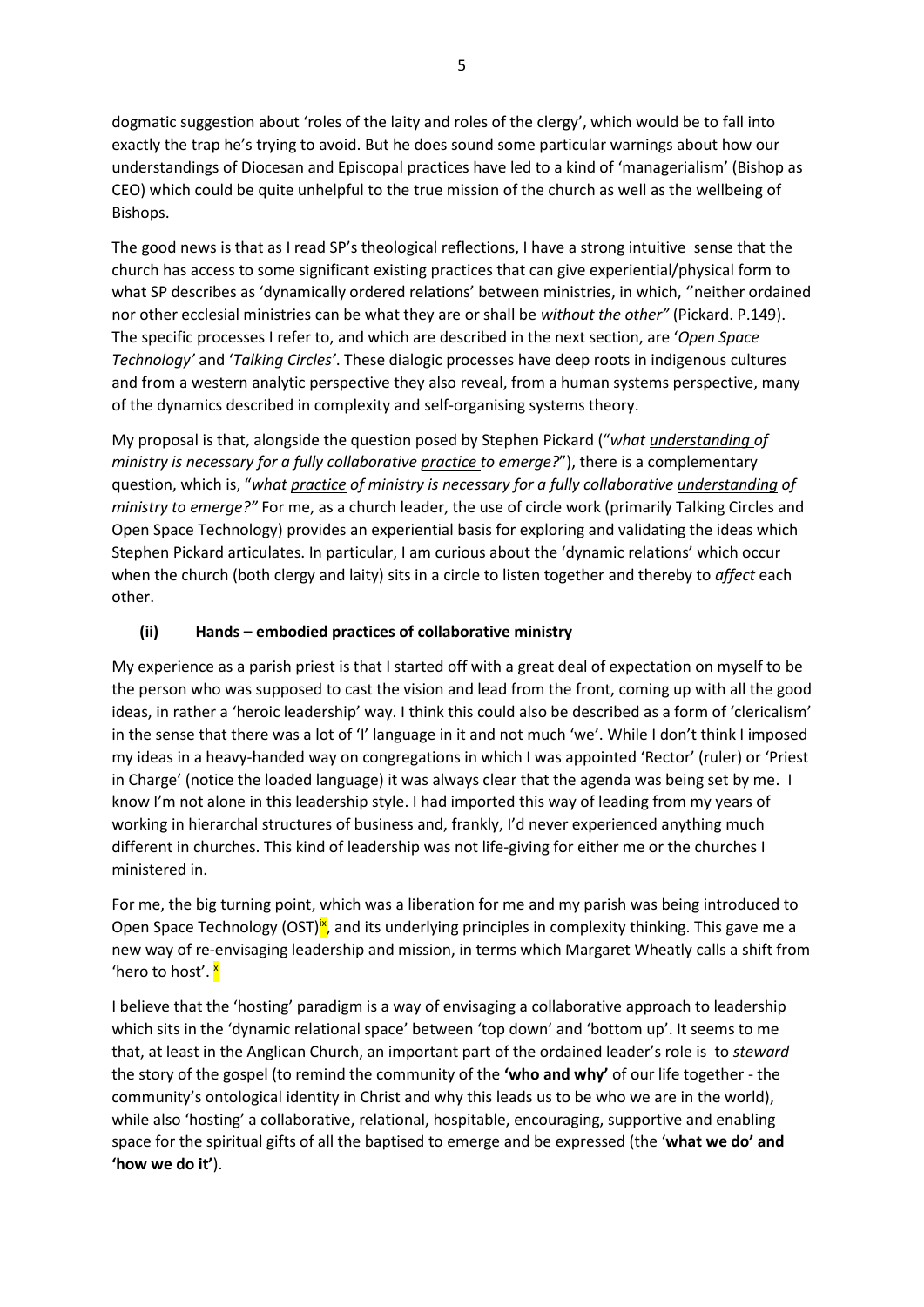All conversation space, in any organisation, is ultimately *bounded* by the core identity and purpose of the community. Historically, one way of framing the ministry of the clergy is that the ordained person 'represents the community to itself'. From a complex systems perspective, this is not done from outside, or from a distance, but from within the circle itself - embodying 'power with' rather than 'power over' or 'power under'. Another way of talking about this is the vital function that formal leaders have in creating the *conditions* necessary for collaboration to emerge as a group phenomenon rather than just being the activity of an individual (which can be part of the problem of thinking of collaborative leadership as something that a priest *does to* a congregation). I refer to one of my colleagues, Dr Neil Preston's work on these conditions in the end notes. X

I have experienced *Open Space Technology* and *Talking Circles* processes as very practical, embodied ways in which people can experience the dynamics of 'power with', which starts with collective listening. The processes can be very effective in creating conditions for co-learning and experimentation in the midst of complexity and/or conflict. Harrison Owen describes the circle as the 'architecture of collaboration' which is neither 'top down' or 'bottom up' but a dance between both. Within the circle there is a 'formal' leadership aspect from the 'office' of the ordained as conversation host<sup>xi</sup> in which the host is a *part* of the circle rather than standing *above* the people; and there is a 'whole body' aspect in which the ministry of all the baptised constitutes the circle rather than standing *below* anyone . In the relational dynamics of the circle a genuine mutuality exists while also recognising the distinctive kinds of ministries.<sup>xiii</sup>

This is a way of leading that most clergy are not trained in and is easier to experience than describe. It is because I know that these circle processes lead to deep listening and effective collaborative outcomes that I have committed part of my life over the last 10 years or so to teaching and mentoring clergy and laity in these processes. The move to more systematic capacity building for clergy and lay leaders, in such processes, is an alluring possibility.

I think the reason for the very slow update may be that we are still embedded in a primarily intellectual approach to learning (thinking our way into a new way of acting) rather than an actionlearning epistemology of 'acting our way into a new way of thinking (theologically)'.

### **Heart – the inner work of collaborative leadership**

There is no doubt, in my experience as a priest, professional supervisor and coach to clergy, that once we, in formal leadership roles, try to lead in a more collaborative way, that various inner psychological mechanisms get activated as we are thrust into ever more complex relational dynamics. Frankly, it seems far easier to just tell people what to do, or be told what to do (there is often an agreed symbiotic relationship between congregations and clergy in this regard).

To do ministry effectively in a collaborative way requires specific understandings of, and skills in, the nature of dialogue.

Below I mention three very helpful 'frames' for the inner work of collaborative leadership:

### **Power and Love**

A very practical exploration of the dynamics of dynamics of dialogue can be found in Adam Kahane's work, 'Power and Love'.<sup>xiv</sup> The title of the book is based on a quote by Martin Luther King: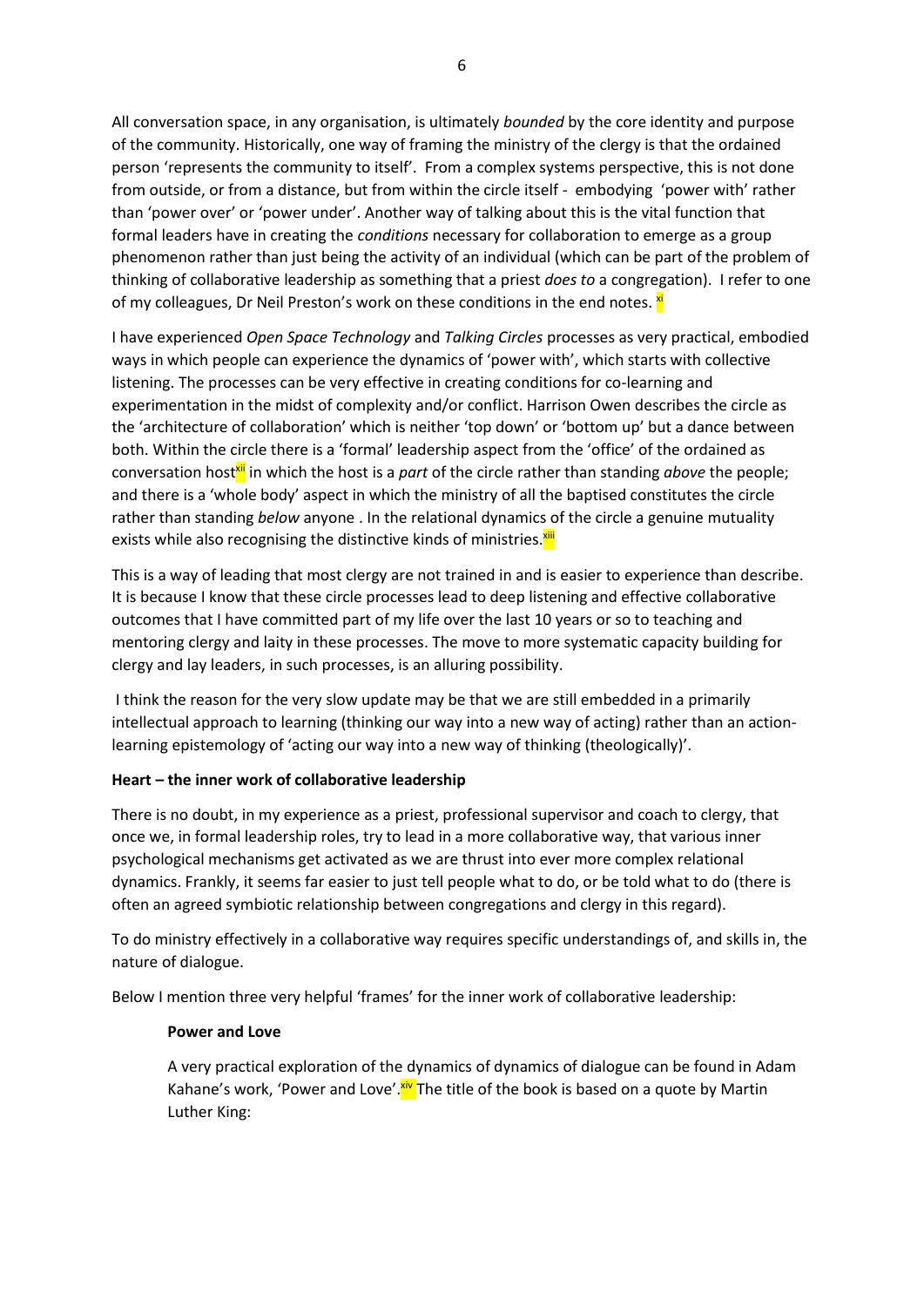*"Power without love is reckless and abusive, and love without power is sentimental and anaemic. Power at its best is love implementing the demands of justice, and justice at its best is power correcting everything that stands against love." (Martin Luther King)*

I have provided a visual overview of Kahane's work in the attachment to this paper. In short, most of us are dancing between the twin poles of advocating/speaking for a position (power) and 'letting go/listening to the views of others' (love). Each of these poles has a 'shadow' in which we can lapse into either being a 'control freak' (the shadow side of power) or being a 'door-mat' (the shadow side of love). These poles can have corporate dimensions, such as when a priest dominates a congregation (who collapses/submits into passivity) or when a congregation dominates a priest (who relinquishes required leadership). In either of the latter cases, there is no co-labouring but only 'labour over' or 'labour under'.

The 'sweet spot' of collaborative leadership is a constant dance between the twin poles of power and love (intention and surrender), being alert to when we are collapsing into the shadow. In this sense, I am now starting to see that 'collaborative leadership' and 'nonviolent leadership' are really interrelated terms. To unconsciously allow the shadow side of power or love to take over our behaviour is to do violence to ourselves and others.

#### **Anthropology and theology of active nonviolence**

A second aspect of inner work is having a knowledge of how violence works in human systems. When a system is under stress, as the church currently is, there are clearly observable dynamics of what Rene Girard calls, 'mimetic rivalry' and 'scapegoating'<sup>xy</sup>. Groups look for someone to blame for their troubles. The scapegoat can be an individual or another group/tribe. I am familiar with a diocese in which tribal barriers and lines of offence/defence have been established between parishes and staff in church office, each blaming the other for their respective problems.

When this starts to happen, people will adopt entrenched positions in which coercive power (power-over) becomes the default mechanism. Symptoms of this occurring could be: the design and implementation of policies without the collaborative participation of those the policies will affect ('collaboration' needs to be understood here as qualitatively different to 'consultation'xvi); a punitive application of those policies to discipline rather than a relational and restorative approach (often with a 'defence' that 'we are just following the statutes); a passive-aggressive spirit of resignation among those who feel powerless and/or people using 'work around' mechanisms to avoid imposed systems which they believe to be unjust or unfair. In all cases there is a severe deterioration of relationships.

An important part of the inner work of collaboration is knowing how to identify when our own mimetic rivalry and scapegoating tendencies are being activated, and how to handle this in a productive way. Theologically, nonviolence in rooted in the nonviolence of Christ, who offers a way out of mimetic rivalry. It seems to me that *nonviolent leadership* and *collaborative leadership* are virtually synonymous terms. To be collaborative requires practicing active nonviolence.

This approach is, by its very character, missional because living in this way is living the gospel of Christ. We are, in the words of Gandhi, 'being the change we wish to see'.

The utilisation of collaborative/dialogic approaches such as circle work is also useful because there are mechanisms within the processes themselves which deal effectively with the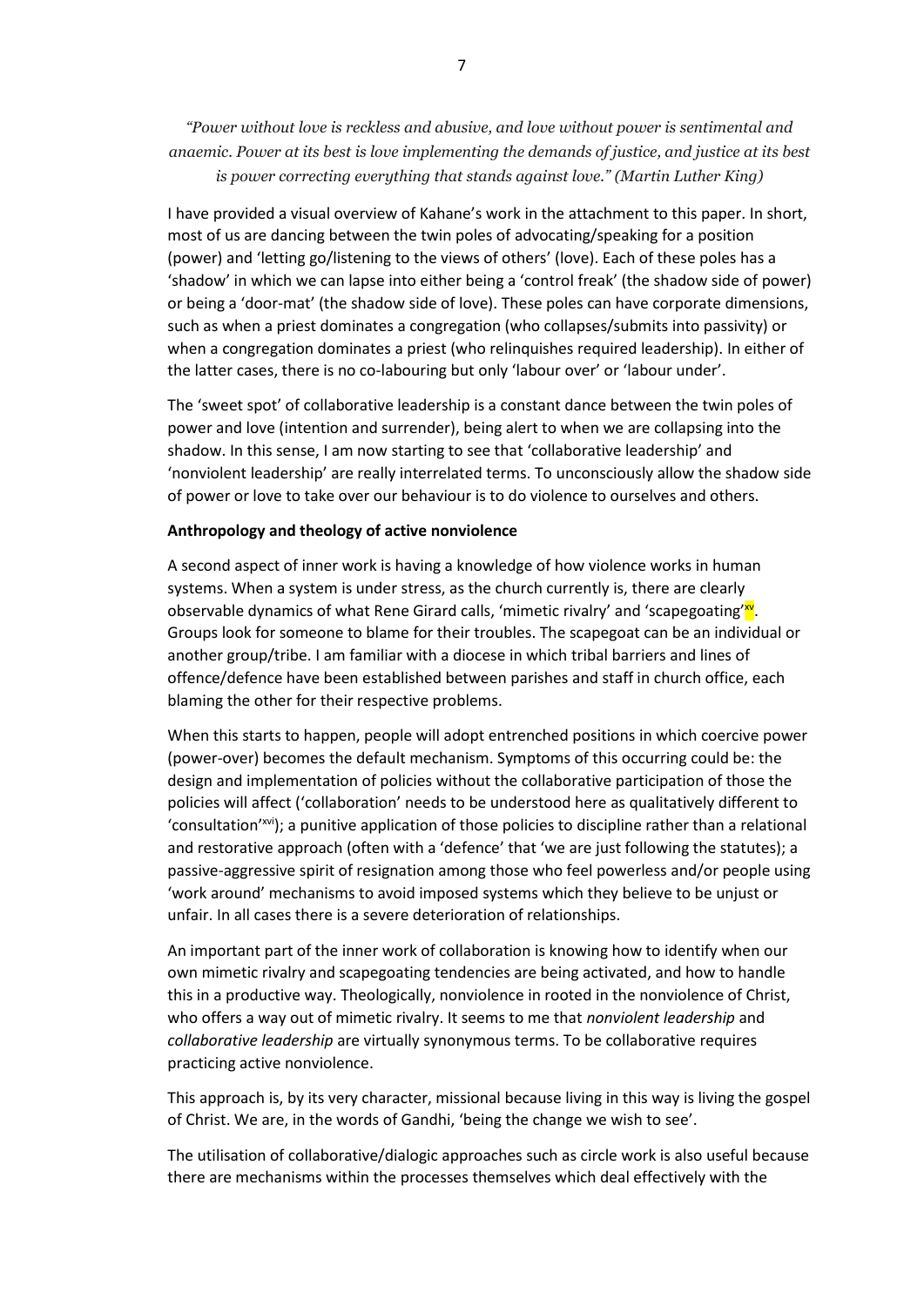dynamics of mimetic rivalry, enabling people of good will to move quickly into a productive space which preferences 'performance' over 'personalities'.<sup>xvii</sup>

### **Contemplative prayer**

Thirdly, we would need to be exploring the leadership implications of the practice of contemplative prayer. I mentioned above the work of Adam Kahane and the necessary dance between 'power and love'.

In learning something about this dance in my own life, I have been greatly helped by the practice of contemplative prayer, through which I learn to notice when my internal defence mechanisms are being activated. The great teacher of contemplative prayer, Thomas Keating, calls these triggers, 'emotional programs for happiness'. These include the needs to fix, to control, to be right, to be impressive, to be liked. In the Australian Church the person doing some of the deepest work on theology and contemplative prayer is Sarah Bachelard.<sup>xviii</sup>

### **Spirited desire**

When we reflect on collaboration, the corollary is to ask 'collaboration to what end'? Collaboration is not an end in itself. Collaboration is the by-product of labouring together towards a desirable 'gospel shaped/kingdom shaped' end.

Regardless of what intellectual constructs (theology of collaboration) we have about collaboration, or what embodied processes we use (circle work), unless there is inspired (inspirited) passion, then nothing much is going to move or change.

I place this question within the 'heart' domain because it is related to *enthusiasm.* This is clearly the work of the Spirit. And where does the Spirit emerge? I think, at least in part, it emerges in story telling and story listening. Christians are people who tell stories, starting with the story of Jesus.

My colleague in the Uniting Church Ministry Training Centre in Parramatta, Dr Ian Robinson, talks about helping people to discover the relationship between 'nested' stories<sup>xix</sup>. These are 'THE story' (gospel/Jesus); 'OUR story' (church/tradition); and 'MY story' (my own experience and faith journey with God). When people recognise and articulate their own experience and connect the dots with the story of Jesus and the Church there is often a strong release of passion for mission. This isn't about technique. It becomes organic and natural. For example, how often do we hear people speaking passionately about their football club or their yoga group and enthusiastically inviting others to join them? Is there the same level of passion in the church? If not, why not?

The 'inner work' dimension of collaborative leadership requires self-insight and emotional intelligence. In selecting for leadership roles, one should select for self-insight and emotional intelligence as primary requirements. I am aware of a Dean in one Australian Cathedral who has taken this approach in the selection of a new organist. The selection committee resolved that it was more important to select someone who could get on with other people over and above the necessary technical competence in music.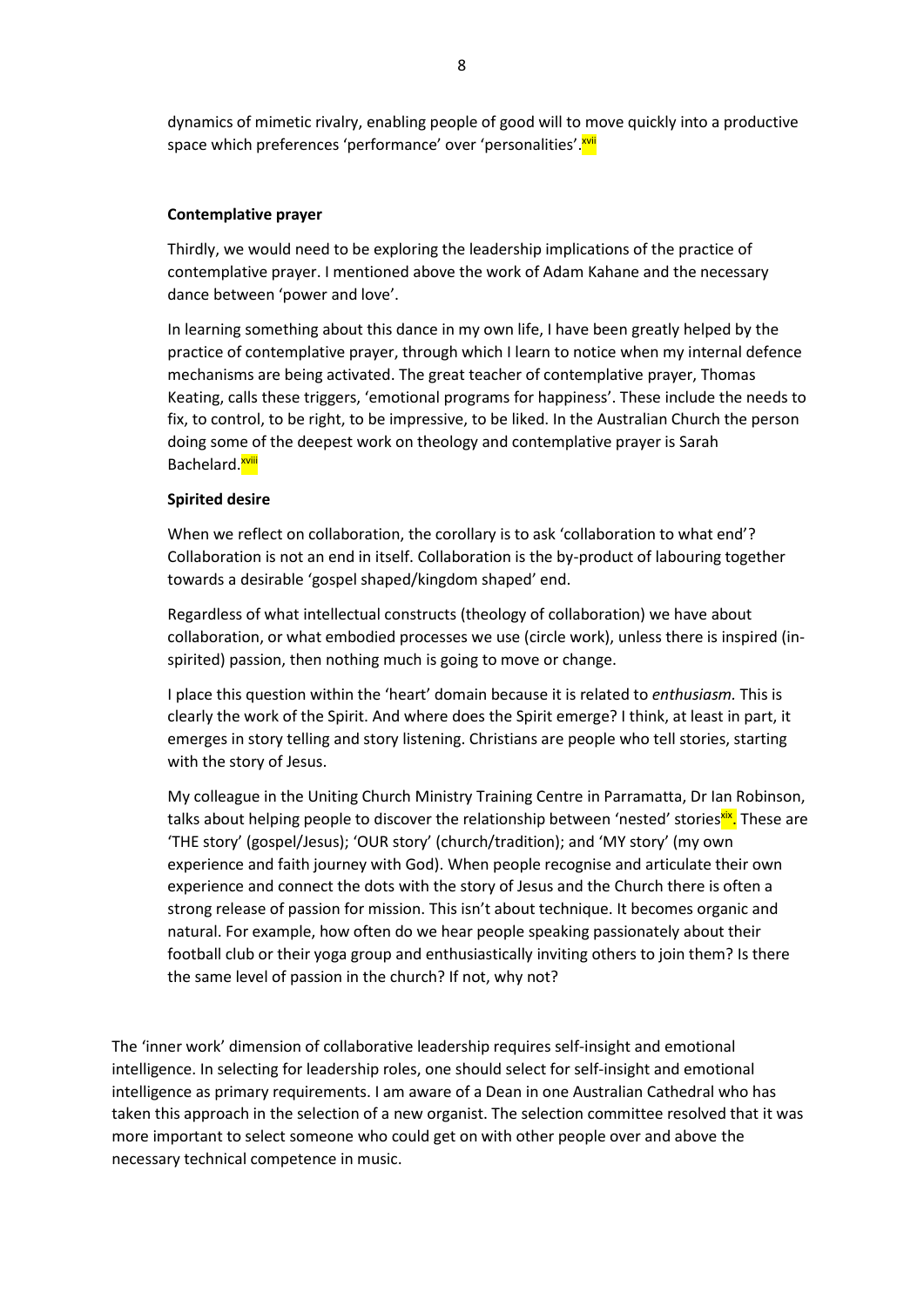Engaging in regular professional supervision/coaching is another effective way of developing 'inner work' capacity. I believe this should be a core part of clergy formation and be maintained throughout one's professional life in ministry leadership.

# **Summary**

 $\overline{a}$ 

In this paper I've explored how our collaborative practice as Christian leaders, lay and ordained, could benefit from taking a wholistic approach using an epistemology of the human body, summarised as *'head, hands and heart'*.

I started by summarising some of Dr Stephen Pickard's work on the foundations for a theology of collaborative leadership. Dr Pickard asks:

### "*what understanding of ministry is necessary for a fully collaborative practice to emerge?*"

I have suggested that a complementary question is:

"*what practice of ministry is necessary for a fully collaborative understanding of ministry to emerge?"*

I suggest that the practice of dialogical processes such as Open Space Technology and Talking Circles can give specific experiential form to the relational dynamics of genuine collaboration and mutuality which Dr Pickard advocates, as we live as 'members one of another'. I also propose that using these processes is an embodied form of learning which can teach us about the nature of collaboration (action learning).

Finally, I suggest that 'inner work' (the 'heart' domain) is crucially important in achieving effective collaboration, as we learn the dance between 'power and love'. This kind of internal capability needs to be formed more deeply and intentionally through professional supervision/coaching and the practice of contemplative prayer.

By integrating the above three areas of learning, *Head, Hands and Heart*, we should get better outcomes in the collaborative process of 'labouring with' rather than 'labouring over' or 'labouring under'.

i In this paper I use 'collaborative ministry' and 'collaborative leadership' as interchangeable terms. This is for two reasons. First, it's not possible to have collaborative ministry without a collaborative approach by 'formal' (ordained) leaders. Secondly, I want to frame leadership as something broader than formal leadership. I like Parker J Palmer and Harrison Owen's view that we *all* lead, whenever we accept responsibility for doing something about what we care about (Passion plus Responsibility).

ii I am thinking of people I know who labour all week in what they deeply feel called to as a Christian vocation (e.g. as a nurse, teacher, lay Chaplain, lawyer, business person, parent, carer), who are then asked to perform multiple additional tasks in keeping the church functioning (morning tea roster, reading roster, intercessions roster, musician, parish counsellor, pastoral visitor, etc). While we might say, 'well a person could just say 'no', it's also true that communities exert enormous, largely unconscious, peer-group pressures on people to 'do their bit'. Recovering, promoting and celebrating a lay 'theology of work as ministry' seems hugely under developed to me. Bishop Brian Farran referred to this as 'ministry *from* the church', in distinction from 'ministry *to* the church' or 'ministry *in* the church'

iii Pickard, S. Theological Foundations for Collaborative Ministry (London: Routledge, 2009)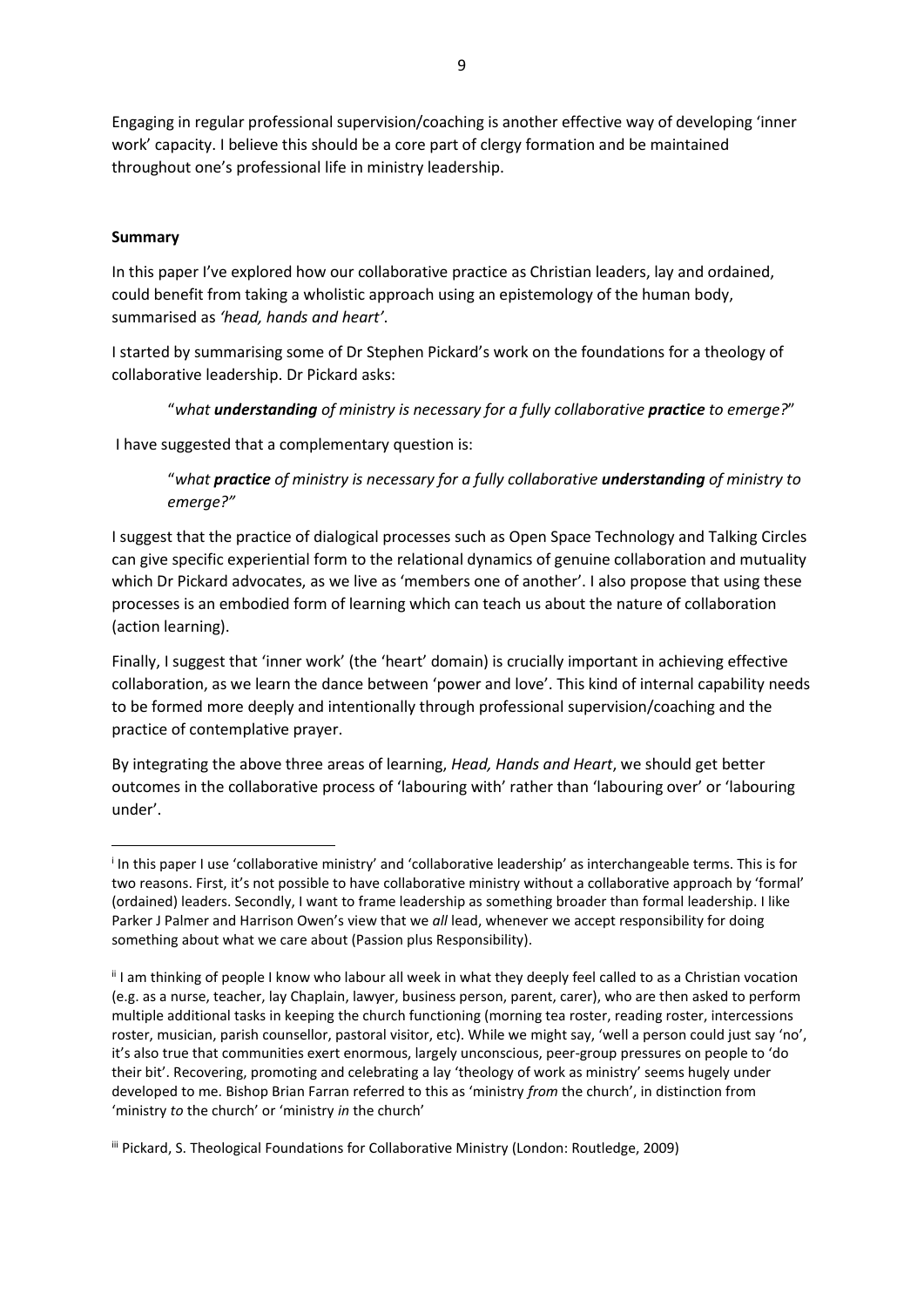#### iv Murdoch University, Western Australia

**.** 

<sup>v</sup> No doubt there are many individual parishes and clergy experimenting with the meaning of collaborative ministry/leadership, although it can be hard do this alone in an Anglican context because of systemic and cultural factors which mitigate against collaboration.

vi Something I am not doing in this paper but I think is very important to consider is how our assumptions about the nature of ministry directly correlates ministry formation. Does our ecclesiology become selfreinforcing because of the way we train people (and visa versa)? For example, how does taking a person out of their previous occupation in order to do four years of full time training affect their view of ministry? And what assumptions about ministry cause us to continue to stick with current formation program designs? By way of illustration of an alternative, I can think of an Anglican priest who grew a community from six people to a hundred people while working another job. She could only do this by reviewing the nature of her ministry, the ministry of the whole church, and the relationship between both. If this is possible, then does it mean we need to always be training students in full time programs in preparation for an expectation of life-long stipendiary ministry? To be brutal about it, is there any sense in which the church might have become a pseudo employment agency for clergy? (this question was posed by a senior member of the clergy at a national 'Living Stones' conference).

vii Few people want to admit that they are not a collaborative leader. The only way I can write like this is that I can now clearly see that my own approach to leadership had to undergo a reformation, and continues to do so. I'm hoping that I'm applying everything here to myself. I have written a much longer reflection on how I got into this journey at<https://www.michaeljohnwood.com/articles-by-michael-wood>

viii I don't think the reason I've stated was the only reason for this happening but I speculate it was key contributor. Subsequently, when Bishop Farran became Bishop of Newcastle, these learnings were applied in a very conscientious and intentional approach. A lot of focus was put on discerning, calling and resourcing whole teams, including the whole team studying and working together over a significant period of time. This was rendered slightly easier in the Diocese of Newcastle because they were not facing the same challenges of huge distances and remote communities which existed in the Goldfields. Also, the Goldfields and Wheatbelt populations contracted even more rapidly than Bishop Farran had originally predicted. We learned that there comes a point when communities become so small and fragile that it's just not possible to discern and raise up a ministry team. What was originally intended as the appointment of local ministry 'teams' ended up being 'local ministry priests' who despite doing incredibly creative incarnational work, was difficult to sustain on their own while also holding down their other work as farmers. This also tended to attract all kinds of criticism within the church that a 'second grade' class of clergy was being created, which I personally found disparaging and patronising towards these highly motivated, theologically reflective and resourceful people. The learning, though, was that it's important to discern local teams while communities still have strength. I am also aware that Bishop John Harrower (and Ministry Development Officer Paul Cavanough, in the Anglican Diocese of Tasmania. (c.2005) tried to address some of the symbolic and liturgical factors by ordaining and commissioning clergy/lay teams in a single service, often in the local community hall in rural locations itself instead of the Cathedral, thereby retaining the value of Anglican ordained orders but sending a very strong symbolic message about collaborative ministry. It's also worth remembering that a Bishop has considerable choice is the way he/she chooses to issue clergy licenses in order to match clergy to context.

 $\dot{X}$  A description of Open Space Technology can be found in my article, 'The Practice of Peace' at: <https://www.michaeljohnwood.com/articles-by-michael-wood>

<sup>x</sup> <http://www.margaretwheatley.com/articles/Leadership-in-Age-of-Complexity.pdf>

xi Dr Neil Preston: *What may be the 10 Conditions for Collaboration to Emerge? <https://www.linkedin.com/pulse/paper-13-what-may-10-conditions-collaboration-emerge-neil-preston/>*

xii There is an interesting resonance between priest as 'conversation host' and 'presider at the Eucharist'.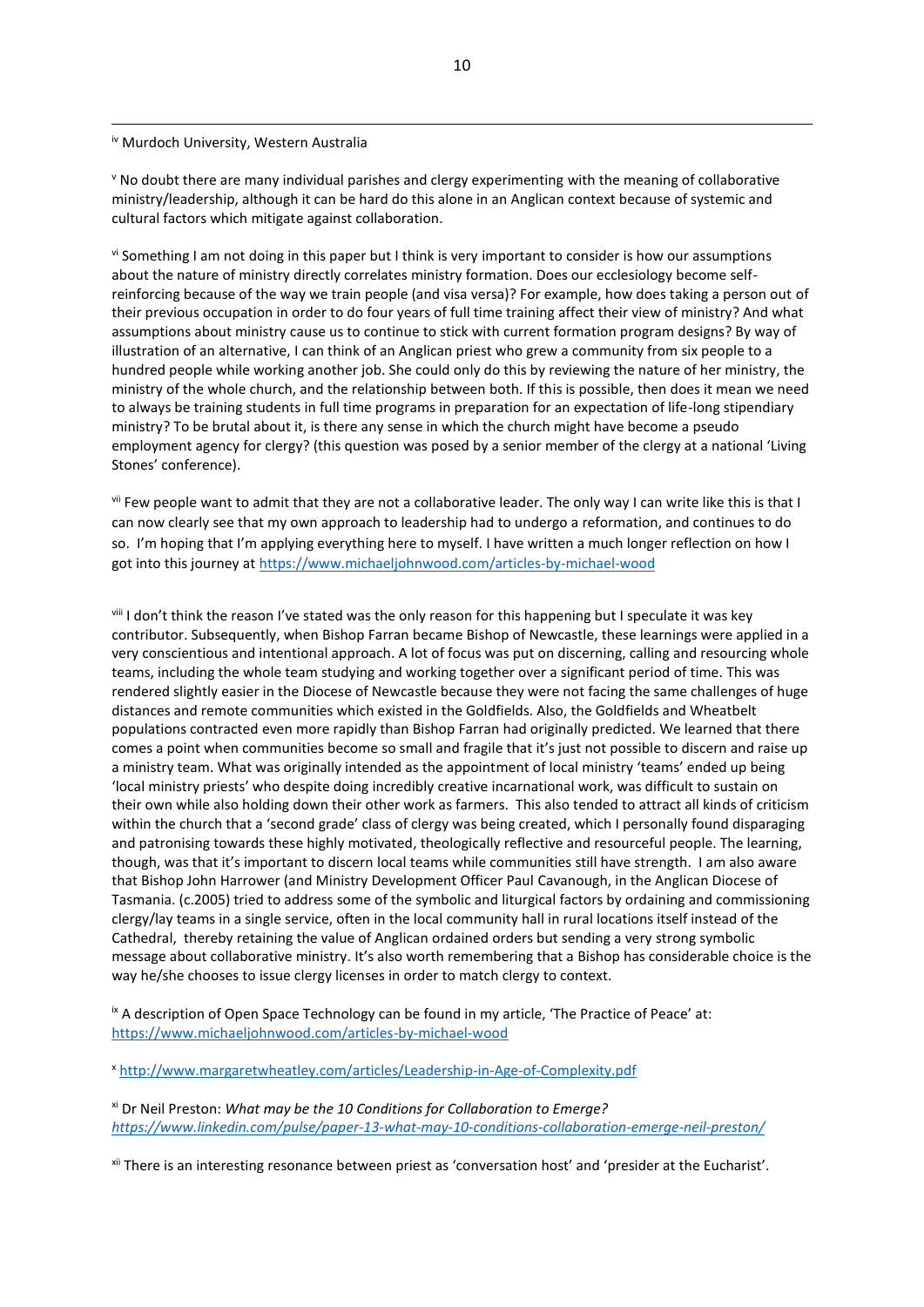xiii Part of the role of a host in any circle-based conversation is to articulate the boundary conditions of 'what is up for grabs and what isn't' in relation to the convening theme. I am suggesting that naming and/or helping people explore such boundary conditions is part of the 'distinctive' ministry of the ordained leader. This is usually shaped in terms of the core principles and/or founding narrative/story (core purpose = the reason we exist as a community). Similarly, in extreme or chaotic situations the boundary conditions may need to be drawn fairly tightly. There may not be shared understanding or agreement on this in the circle, meaning that some significant listening work needs to be done before progress can be made. Such listening to each other is what models 'power-with' rather than power-over ('talking *at* people') or power under (ignoring the difficult conversation because it's too hard). Within such careful listening and robust speaking, there can the mutual 'affecting' of each other which Paul refers to in Romans 12:5.

xiv Kahane. A., *Power and Love: A Theory and Practice of Social Change* (SF: Berrett Koeller, 2010); also Kahane A., *Collaborating with the Enemy: How to Work with People You Don t Agree with or Like or Trust* (SF: Berrett Koeller, 2017); For a fuller exploration of the dynamics of conversational dialogue, see Wood, B., "Achieving sustainable employee engagement: How to achieve high performance and wellbeing through relatedness" in Sparks,P (ed.), in *Emerging Trends in Leadership and Strategy* (Sydney: Trend Business Publishing, 2014)

xv Rene Girard was a French American thinker who did ground breaking work on the roots of culture, religion and violence. For an eight-minute introduction to some of Girard's key ideas see the talk by Rev'd Dr Scott Cowdell at [https://www.youtube.com/watch?v=lJddydBXojM.](https://www.youtube.com/watch?v=lJddydBXojM) Many more resources about the theological implications of Girard can be found at the Raven Foundation: [www.ravenfoundation.org](http://www.ravenfoundation.org/) . Mimetic (Imitative) Rivalry is what occurs when two or more people desire the same thing. It could be a physical thing or something intangible like recognition, advancement, being right, being in control. This leads to competition and conflict. According to Girard, when a whole community becomes enmeshed in such conflict, it re-stabilises itself through the arbitrary selection of a victim (scapegoat). The community finds peace/unity by uniting against a common enemy. Jesus himself was such a scapegoat (the scapegoat to end all scapegoating).

<sup>xvi</sup> As mentioned earlier, collaboration is an emergent property of a group when certain conditions exist. Consultation, when done well, might be part of a collaborative process. But consultation can also simply be an exercise in coercive power (ie I listen to you and then do what I want *to* you, rather than *with* you). To tell the difference, it's worth asking myself, 'do I already know what the desirable answer is here?' If the answer is yes, then it's likely I am not acting collaboratively.

xvii See paper by Michael Wood, *Open Space and Mimesis: "Why does Open Space Technology work as a practice of peace, viewed through the lens of Rene Girard's theories about human culture?"*. Workshop at Colloquium on Religion and Violence, Melbourne, 13-17th July 2016. Contact author for a copy.

xviii See Sarah Bachelard's thoughtful and challenging piece: *The Ego-Driven Church: On the Perils of Christian Activism*:<http://www.abc.net.au/religion/articles/2017/12/19/4782549.htm>

xviii <http://makesyouwonder.yolasite.com/>

**.**